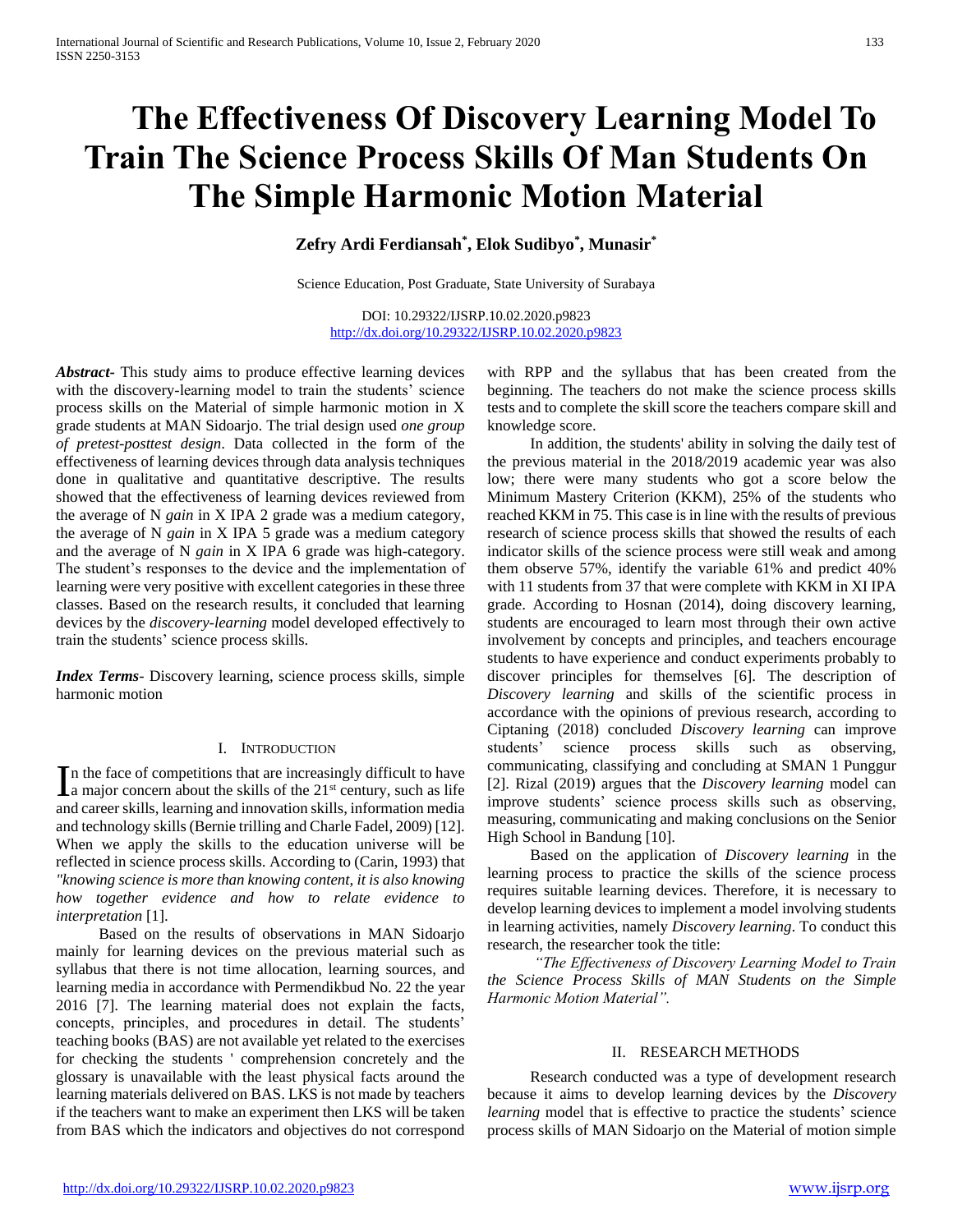harmonics. In the process of developing learning devices, there are three stages of development adapted from Plompo & Nieveen (2010), namely, preliminary research, prototyping stage (development phase) and assessment phase (assessment phase) [8]. The effectiveness of learning devices was observed from the results of students' science process and response skills. The results of the assessment of science process skills acquired using the test method. Based on Permendikbud No. 23 of 2016, the skill assessment is an activity undertaken to measure the students' ability to apply knowledge in performing certain tasks [7]. The skill value category on MAN Sidoarjo divided into four kinds, when the value is less than 75 including as the less category, the value is between 75-83 including as enough category, the value is between 84-92 including as the good category and the value is between 93-100 including as the excellent category. The skill aspects in MAN Sidoarjo is complete when fulfilling the KKM 75.

 The learning influence on students' science process skills was measured using normalized gain analysis (Hake,1999) [5]. The *normalized gain* criterion was divided into three types when the *normalized gain* was less than 0.30 including as low criteria when *normalized gain* was between 0.30 and 0.70 then including as moderate criteria and when the *normalized gain* was over 0.70 including as height. The students' response was the students' opinion of the learning activity component. The students' responses were measured using a questionnaire filled by students. The students' response was using the interpretation criteria scale adapted from Riduwan (2002) [9]. The criteria were divided into 5, when 0%-20% including as very less, 21%-40% including as less, 41%-60% including as enough, 61%-80% including as good and 81%-100% including as very well.

#### III. RESULTS AND DISCUSSION

 The Science process skills test was applied before and after the learning process. The science process skills were trained on students such as observing skills, variable identifying skills, predicting skills, experimental planning skills and data analyzing skills. The result of *pretests* and *posttests* of science process skills in table 1 was used to see students who were complete KKM or not.

**Table 1:** The Results of Pretest and Posttest KPS

| <b>Observing</b> | XIPA <sub>2</sub> | $X$ IPA 5 | XIPA 6 |  |
|------------------|-------------------|-----------|--------|--|
| <b>Aspect</b>    |                   |           |        |  |
| Pretest          | 36                | 31        | 37     |  |
| Posttest         | 76                | 80        | 83     |  |
| N Gain           | 0,61              | 0,70      | 0,73   |  |
|                  |                   |           |        |  |

 Table 1 showed that the average results of students' *pretests* overall were not completed by KKM as a fewer category. The average result of students*' posttest* of X IPA 2 grade was 76, which stated to complete KKM as sufficient category, and *N Gain* was 0.61 as medium category, while the average result of students' posttest X IPA 5 grade was 80 who expressed complete KKM as enough category, as well as N Gain, was 0.70 as medium category. Moreover, the average result of students' posttest X IPA 6 grade was 83, which complete KKM as the good category and *N Gain* was 0.73 as the high category. The improvement was between *pretests to posttest* was caused by *Discovery learning* model applied. Where *Discovery learning* concentrated learning on students through interaction between students, one of them was in a discussion. It was in accordance with Vygotsky's theory that emphasizes teaching on cooperative learning based on activity and discovery. Therefore, applying discussions, students' active experiences, and the material students have learned, the basic concepts were formed. According to the concepts of Cognitivism, Piaget's concept was formed from schemes, assimilation, and relevant accommodation, while according to Bruner the basic concept can be formed from discovery learning that focuses on the students' active experience.

 From the exposure, data can be concluded that the skills of the students' science process got improvement after learning by *Discovery learning* model on the simple harmonic motion Material that was the original average pretests in X IPA 2 grade was 36, X IPA 5 grade was 31 and X IPA 6 grade was 37. After applying learning from the researcher, the average result of the posttest in X IPA 2 grade was 76, X IPA 5 grade was 80 and X IPA 6 grade was 83. This case corresponded to Hafid (2017) concluded the average value of *N gain* increased science process skills that receive learning using *Discovery learning* was significantly greater than the students who received the learning Conventional [4]. Whereas according to Rizal (2019) stated that the implementation of *Discovery learning* can improve the basic skills of Senior High School students' science processes in Bandung based on the higher *N gain* [10]. Sati (2017) concluded the implementation of the *Discovery learning* model improved the science process skills in VII B grade on State Junior High School 10 in Bengkulu with the average was 81.79 as the good category [11].

 The students' response was the students' opinion or assessment as the component of learning activity. The student's responses were measured using the students' response questionnaire given after the end of the learning process. The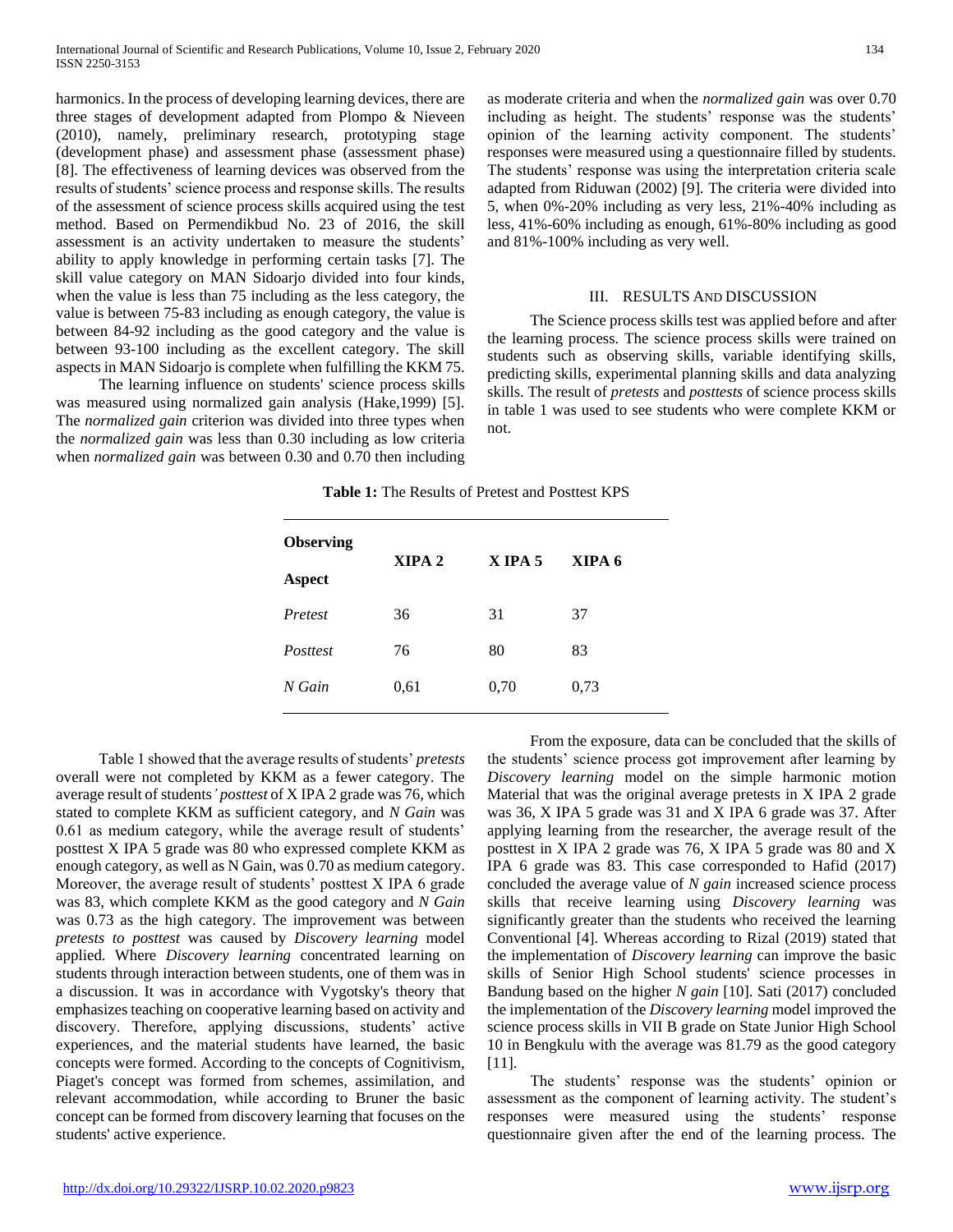students' responses were expressed very well with the acquisition of 89% in X IPA 2 grade, 90% in X IPA 5 grade and 95% in X IPA 6 grade stated yes to the statement on the questionnaires.

## **Table 2: The Result of Students' Response to the Questionnaire**

|                |                                                                                                             | Yes Answer (%) |       |       |
|----------------|-------------------------------------------------------------------------------------------------------------|----------------|-------|-------|
| N <sub>0</sub> | <b>Statement</b>                                                                                            | XIPA2          | XIPA5 | XIPA6 |
| 1              | The learning activities are new                                                                             | 87             | 77    | 100   |
| 2              | The learning activities are interesting and fun                                                             | 90             | 87    | 93    |
| 3              | The<br>learning activities can practice observing<br>skills                                                 | 100            | 100   | 93    |
| 4              | learning activities can train to plan your<br>The<br>experiment                                             | 93             | 80    | 100   |
| 5              | The learning done gives the opportunity to<br>identify variables that affect the experiment                 | 83             | 100   | 100   |
| 6              | The learning activities by experiments can help<br>understand harmonic motion material                      | 93             | 100   | 100   |
| 7              | Discussion and experiment activities can provide<br>new experience and knowledge                            | 97             | 100   | 100   |
| 8              | The learning activities can train to analyze the<br>experimental data                                       | 93             | 100   | 100   |
| 9              | The experiment activities can help to cultivate<br>the predicting skills based on the experiment<br>results | 90             | 100   | 100   |
| 10             | The steps to work on LKS are easy to<br>understand                                                          | 77             | 90    | 87    |
| 11             | The students' learning books and LKS are easy                                                               | 83             | 87    | 93    |
|                | to understand and interesting                                                                               |                |       |       |
| 12             | The students' learning books help the students to<br>understand the simple harmonic motion material         | 87             | 97    | 97    |
| 13             | The material in the learning book relates to daily<br>life                                                  | 80             | 73    | 83    |